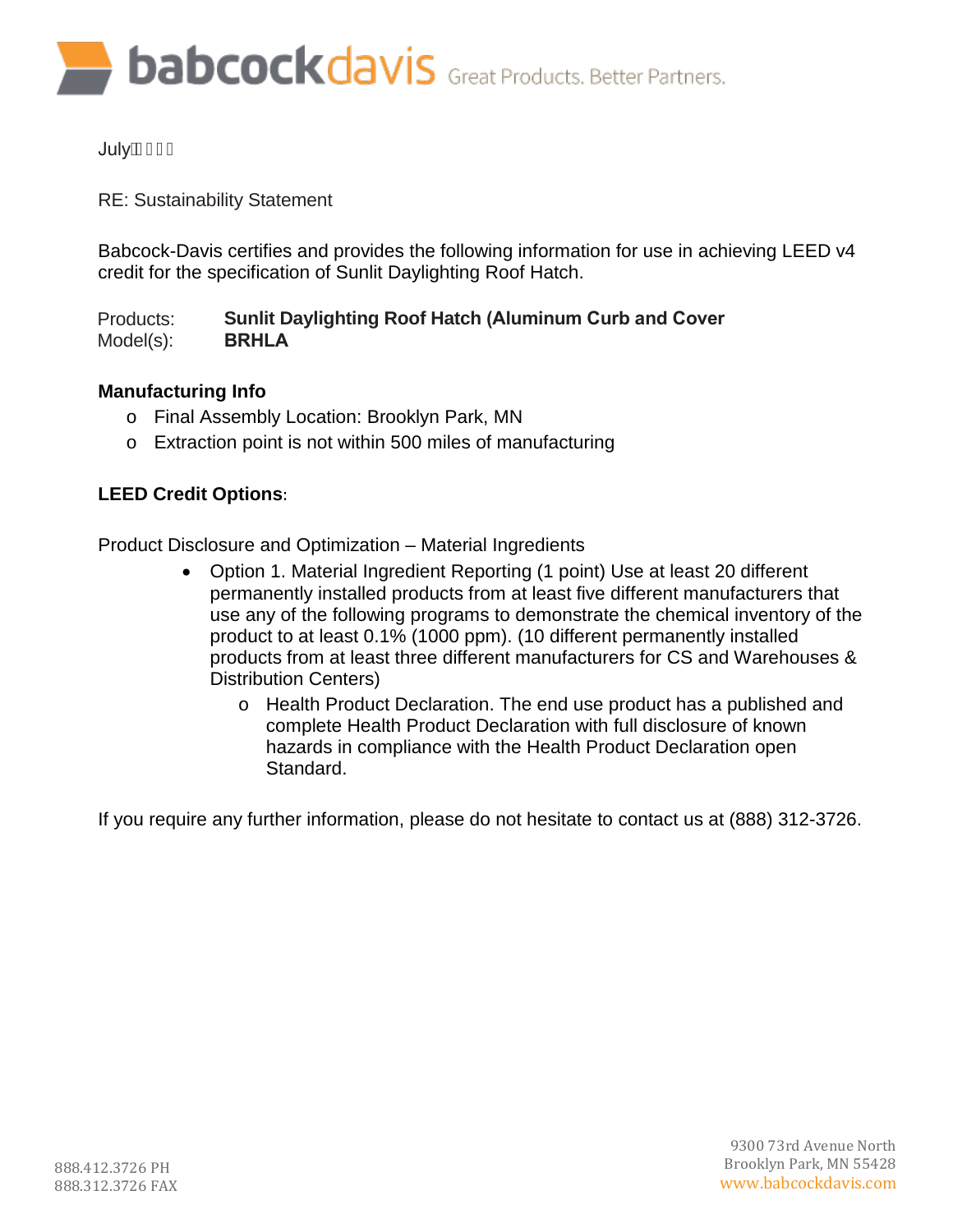# **Daylighting Roof Hatch (Aluminum Curb and Cover) by Babcock-Davis**

#### **HPD UNIQUE IDENTIFIER:** 25267

**CLASSIFICATION:** 07 72 33 Roof Hatches

**PRODUCT DESCRIPTION:** Roof Hatches provide safe and convenient access to commercial building roof areas using interior ladders and stairs. Babcock-Davis's complete line of Roof Hatch and Safety products meet building codes, fire and life safety requirements. Babcock-Davis's Sunlit Roof Hatch provides safe access to roof areas on your building utilizing a translucent dome. Available with ladder and ship stair access and optional safety railings, grab bars and a variety of materials and finishes. The Sunlit Roof Hatch allows light into the building and improves visibility for employees accessing the roof. This HPD covers the single door model RHL with multiple insulation options.

#### **CONTENT INVENTORY**

- Inventory Reporting Format
- Nested Materials Method
- **G** Basic Method
- Threshold Disclosed Per
- C Material
- Product
- Threshold level  $C$  100 ppm 1,000 ppm C Per GHS SDS O Other
- Residuals/Impurities Considered Partially Considered  $\bigcirc$  Not Considered **Explanation(s) provided for Residuals/Impurities?** © Yes ∩ No

# **E** Section 1: Summary **Basic Method / Product Threshold**

| All Substances Above the Threshold Indicated Are: |                                                          |
|---------------------------------------------------|----------------------------------------------------------|
|                                                   |                                                          |
| Characterized                                     | ∩ Yes Ex/SC ∩ Yes ∩ No                                   |
| % weight and role provided for all substances.    |                                                          |
| Screened                                          | ∩ Yes Ex/SC ∩ Yes ∩ No                                   |
|                                                   | All substances screened using Priority Hazard Lists with |
| results disclosed.                                |                                                          |
| <b>Identified</b>                                 | ∩ Yes Ex/SC ∩ Yes ∩ No                                   |
|                                                   | All substances disclosed by Name (Specific or Generic)   |
| and Identifier.                                   |                                                          |

## **CONTENT IN DESCENDING ORDER OF QUANTITY**

Summary of product contents and results from screening individual chemical substances against HPD Priority Hazard Lists and the GreenScreen for Safer Chemicals®. The HPD does not assess whether using or handling this product will expose individuals to its chemical substances or any health risk. Refer to Section 2 for further details.

## **MATERIAL** | **SUBSTANCE** | *RESIDUAL OR IMPURITY* GREENSCREEN SCORE | HAZARD TYPE

**DAYLIGHTING ROOF HATCH (ALUMINUM CURB AND COVER) [ ALUMINUM** BM-1 | END | RES | PHY **STEEL** NoGS **POLYCARBONATE** LT-UNK **POLYISOCYANURATE FOAM** LT-P1 **BICYCLO(2.2.1)HEPT-2- ENE, 5-ETHYLIDENE-, POLYMER WITH ETHENE AND 1-PROPENE** LT-UNK **LIMESTONE (LIMESTONE, CALCIUM CARBONATE)** LT-UNK **SILOXANES AND SILICONES, DI-ME, HYDROXY-TERMINATED** BM-2 **KAOLIN (KAOLIN CLAY)** LT-UNK | CAN **ETHENE, POLYMER WITH 1- PROPENE** LT-UNK **FUMED SILICA, CRYSTALLINE-FREE, NANO, LACKING HYDROPHOBIC SURFACE TREATMENT (FUMED SILICA, CRYSTALLINE-FREE)** BM-1 **C13-15 ALKANE (DISTILLATES (PETROLEUM), HYDROTREATED MIDDLE)** LT-1 | CAN | MUL **IRGANOX 1010 (ANOX 20)** LT-UNK **BUTYL RUBBER** LT-UNK **CARBON BLACK** BM-1 | CAN **CONTINUOUS FILAMENT GLASS FIBER, NON-RESPIRABLE** LT-UNK **PULP, CELLULOSE** NoGS **POLYBUTENE** LT-UNK **TALC** BM-1 | CAN **ZINC, ELEMENTAL** LT-P1 | AQU | END | MUL | PHY *PENTANE* LT-P1 | AQU | MUL | MAM | PHY **POLYSTYRENE** LT-UNK **]**

Number of Greenscreen BM-4/BM3 contents ... 0

Contents highest concern GreenScreen Benchmark or List translator Score ... BM-1

Nanomaterial ... No

#### **INVENTORY AND SCREENING NOTES:**

This Health Product Declaration (HPD) was completed in accordance with the HPD Standard version 2.2, and discloses hazards associated with all substances present at or above 1000 parts per million (ppm) in the finished product, along with the role and percent weight. Substances not "Identified" are those considered proprietary to suppliers.

# **VOLATILE ORGANIC COMPOUND (VOC) CONTENT**

VOC Content data is not applicable for this product category.

**CERTIFICATIONS AND COMPLIANCE** *See Section 3 for additional listings.*

VOC emissions: CDPH Standard Method - Not Tested

#### **CONSISTENCY WITH OTHER PROGRAMS**

Pre-checked for LEED v4 Material Ingredients Option 1

Third Party Verified? **PREPARER: Self-Prepared SCREENING DATE: 2021-06-21** 

Daylighting Roof Hatch (Aluminum Curb and Cover)<br>hpdrepository.hpd-collaborative.org

HPD v2.2 created via HPDC Builder Page 1 of 11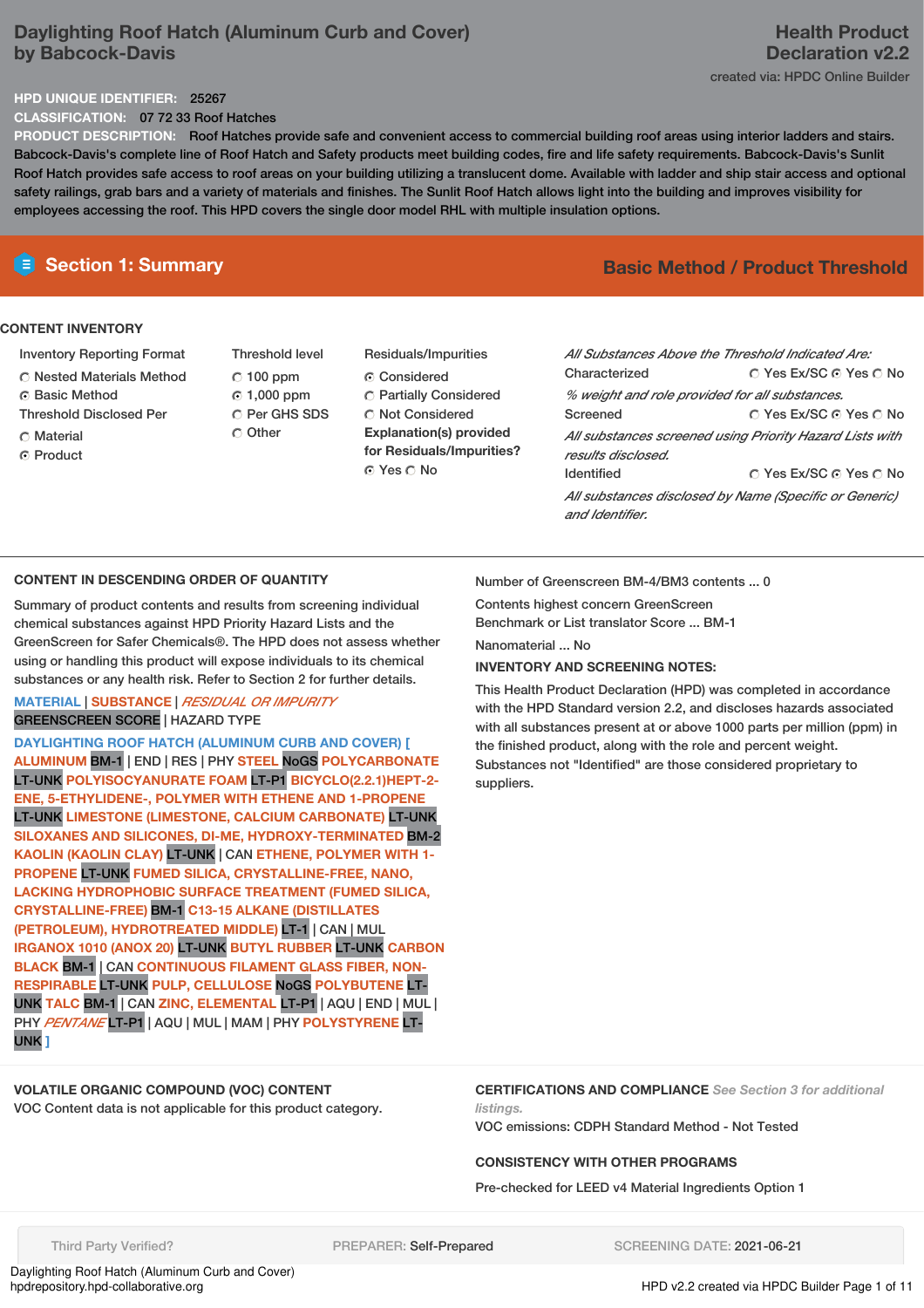Yes No

VERIFIER: VERIFICATION #: PUBLISHED DATE: 2021-07-06 EXPIRY DATE: 2024-06-21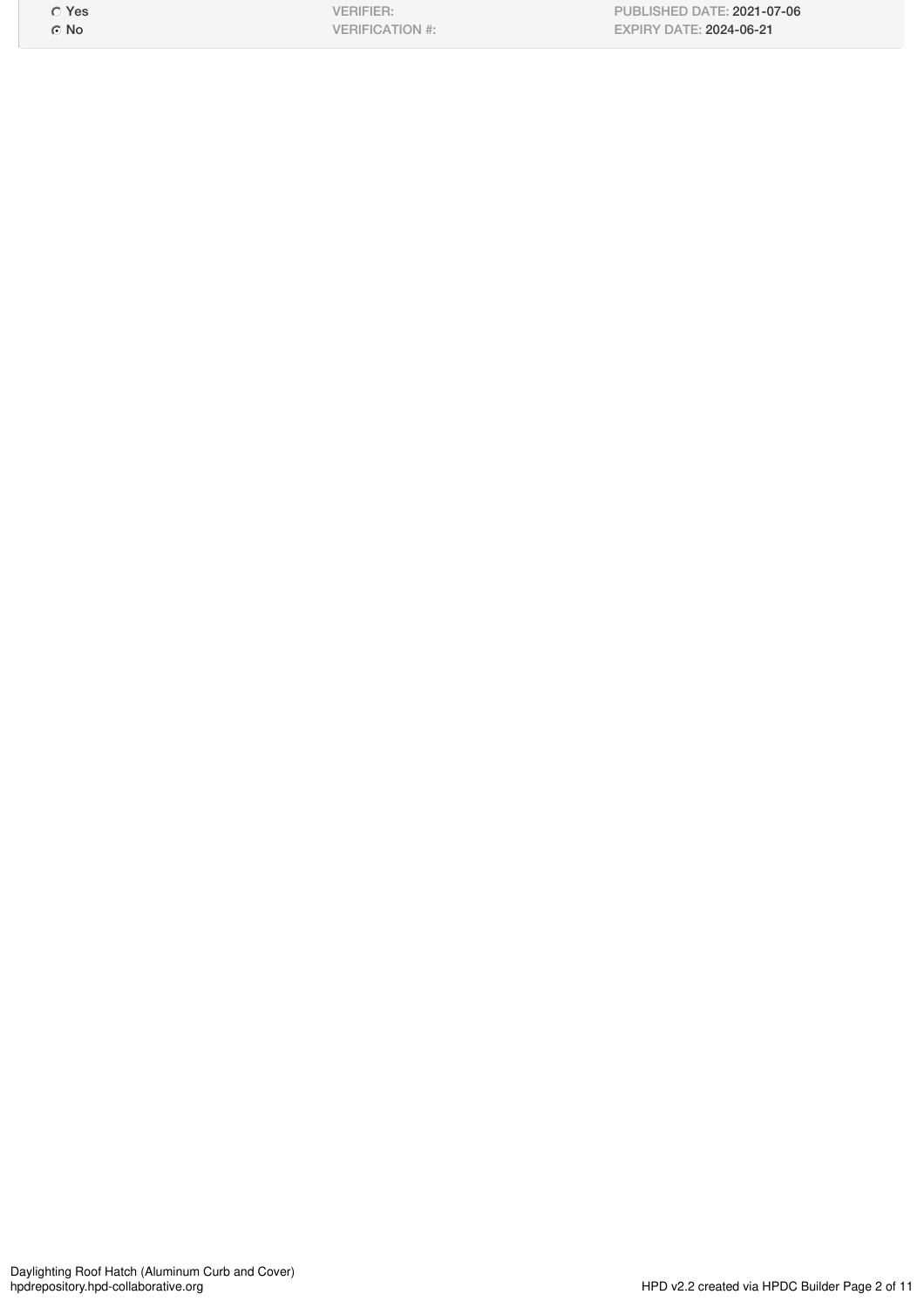This section lists contents in a product based on specific threshold(s) and reports detailed health information including hazards. This HPD uses the *inventory method indicated above, which is one of three possible methods:*

- *Basic Inventory method with Product-level threshold.*
- *Nested Material Inventory method with Product-level threshold*
- *Nested Material Inventory method with individual Material-level thresholds*

Definitions and requirements for the three inventory methods and requirements for each data field can be found in the HPD Open Standard version *2.2, available on the HPDC website at: [www.hpd-collaborative.org/hpd-2-2-standard](https://www.hpd-collaborative.org/hpd-2-2-standard)*

#### **DAYLIGHTING ROOF HATCH (ALUMINUM CURB AND COVER)**

PRODUCT THRESHOLD: 1000 ppm RESIDUALS AND IMPURITIES CONSIDERED: Yes

RESIDUALS AND IMPURITIES NOTES: Residuals and Impurities were considered by following the suggestions of Emerging Best Practices. More than 85% of this product consists of metal alloys, for which Pharos CML may consider the various alloying elements as "Known or Potential Residuals". Therefore, these components have been included in the Substance Notes instead of as individual content entries. Components are listed by name, CASRN, percent by weight (as per supplier SDS), and relevant GreenScreen score.

OTHER PRODUCT NOTES: Percent by weight of substances given as ranges to account for material differences of various product options.

## **ALUMINUM** ID: **7429-90-5**

|                          | HAZARD SCREENING METHOD: Pharos Chemical and Materials Library | HAZARD SCREENING DATE: 2021-06-21 20:54:22 |  |                                    |                                                       |
|--------------------------|----------------------------------------------------------------|--------------------------------------------|--|------------------------------------|-------------------------------------------------------|
| $\%$ : 63.0000 - 67.0000 | <b>GS: BM-1</b>                                                | RC: Both                                   |  | NANO: No                           | <b>SUBSTANCE ROLE: Alloy element</b>                  |
| <b>HAZARD TYPE</b>       | <b>AGENCY AND LIST TITLES</b>                                  |                                            |  | <b>WARNINGS</b>                    |                                                       |
| <b>END</b>               | <b>TEDX</b> - Potential Endocrine Disruptors                   | <b>Potential Endocrine Disruptor</b>       |  |                                    |                                                       |
| <b>RES</b>               | AOEC - Asthmagens                                              |                                            |  |                                    | Asthmagen (Rs) - sensitizer-induced                   |
| <b>PHY</b>               | EU - GHS (H-Statements)                                        |                                            |  |                                    | H261 - In contact with water releases flammable gases |
| <b>PHY</b>               | EU - GHS (H-Statements)                                        |                                            |  | H <sub>228</sub> - Flammable solid |                                                       |

SUBSTANCE NOTES: Standard material for curb and cover. Recycled content estimated by supplier to range from 5% to about 60%, with an average recycled content of about 35%. Documentation from supplier provides the following composition for alloying elements that may individually exceed the declared threshold: Max 2.8% Zinc [7440-66-6; LT-P1]; Max 2.0% Manganese [7439-96-5; LT-P1]; Max 1.6% Magnesium [7439-95-4; LT-UNK]; Max 1.9% Silicon [7440-21-3; LT-UNK]; Max 1.1% Iron [7439-89-6; LT-P1]; Max 0.5% Chromium [7440- 47-3; LT-P1]. GreenScreen Benchmark® assessment score of BM-1 was provided by the HPD Builder Tool. Specific guidelines have been created to address known issues related to transparency and disclosure for several materials ("Special Conditions"), including for metal alloys such as Aluminum; however, this function is not yet available in the HPD Builder.

# **STEEL** ID: **12597-69-2** HAZARD SCREENING METHOD: **Pharos Chemical and Materials Library** HAZARD SCREENING DATE: **2021-06-21 20:54:23** %: **22.0000 - 25.0000** GS: NoGS RGGS RGG: Both NANO: No SUBSTANCE ROLE: Alloy element HAZARD TYPE AGENCY AND LIST TITLES WARNINGS None found Now arrings found on HPD Priority Hazard Lists

SUBSTANCE NOTES: Hold-open arm, support, brackets, latch, hasp, various hardware. Documentation from supplier provides the following composition for alloying elements that may individually exceed the declared threshold: max 3.1% Silicon [7440-21-3; LT-UNK]; max 2.5% Manganese [7439-96-5; LT-P1]; max 1.6% Aluminum [7429-90-5; LT-P1]; max 1.8% Nickel [7440-02-0; LT-1]; max 1.0% Chromium [7440-47-3; LT-P1]; max 0.2% Vanadium [7440-62-2; LT-1].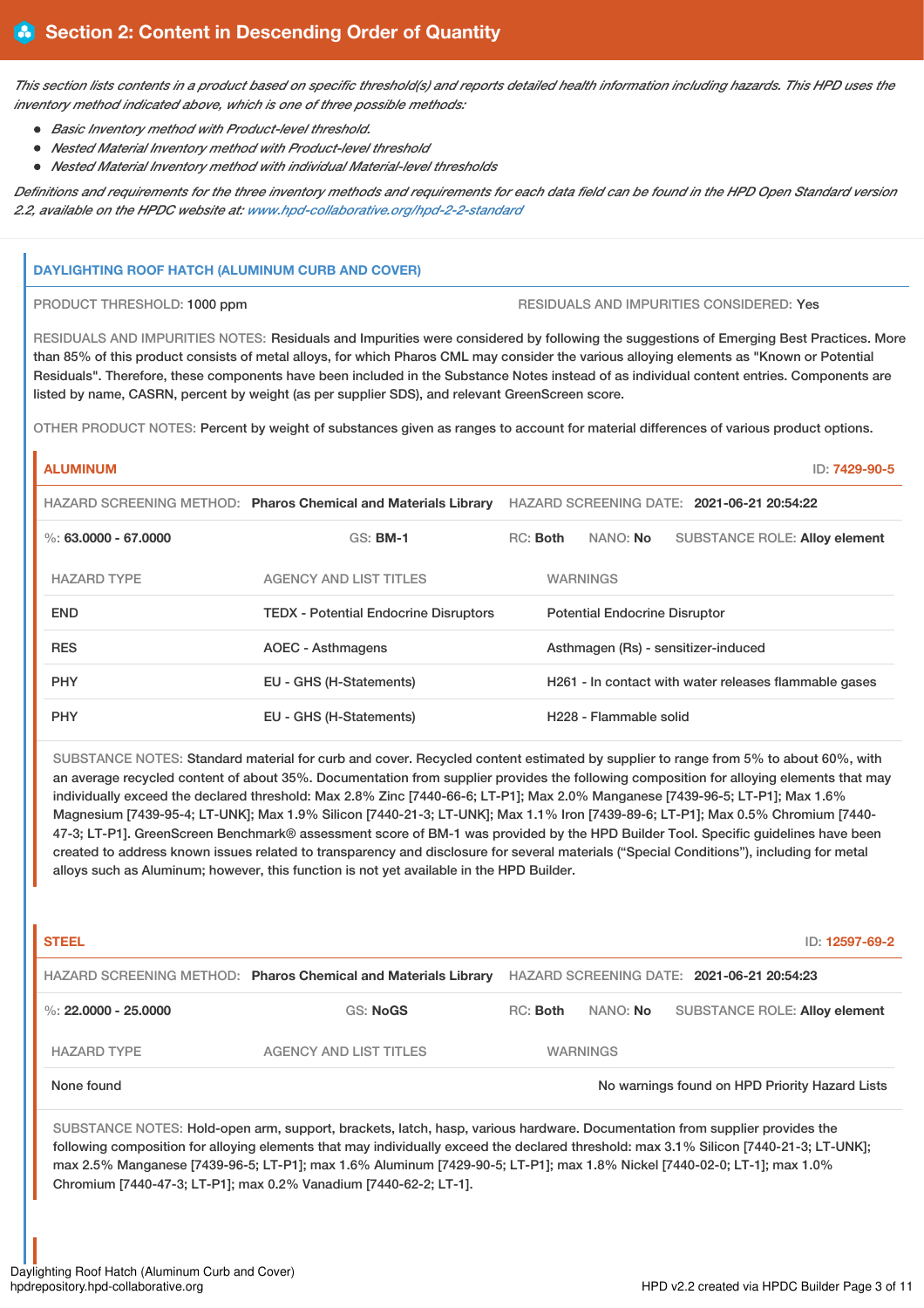| HAZARD SCREENING METHOD: Pharos Chemical and Materials Library HAZARD SCREENING DATE: 2021-06-21 20:54:23<br>$\%: 4.0000 - 5.0000$<br><b>GS: LT-UNK</b><br>RC: None NANO: No<br><b>SUBSTANCE ROLE: Polymer species</b><br><b>HAZARD TYPE</b><br><b>AGENCY AND LIST TITLES</b><br><b>WARNINGS</b><br>None found<br>No warnings found on HPD Priority Hazard Lists<br>SUBSTANCE NOTES: Translucent dome cover. May also include the following CASRN: 25971-63-5 [LT-UNK   NO]; 24936-68-3 [NoGS   NO].<br>ID: 9063-78-9<br>HAZARD SCREENING METHOD: Pharos Chemical and Materials Library HAZARD SCREENING DATE: 2021-06-21 20:54:24<br>%: $2,0000 - 4,0000$<br><b>GS: LT-P1</b><br><b>RC: None</b><br>NANO: No<br><b>SUBSTANCE ROLE: Insulator</b><br><b>HAZARD TYPE</b><br><b>AGENCY AND LIST TITLES</b><br><b>WARNINGS</b><br>None found<br>No warnings found on HPD Priority Hazard Lists<br>SUBSTANCE NOTES: Foam Insulation.<br>BICYCLO(2.2.1)HEPT-2-ENE, 5-ETHYLIDENE-, POLYMER WITH ETHENE<br>ID: 25038-36-2<br><b>AND 1-PROPENE</b><br>HAZARD SCREENING METHOD: Pharos Chemical and Materials Library HAZARD SCREENING DATE: 2021-06-21 20:54:24<br>$\%: 0.5000 - 1.0000$<br><b>GS: LT-UNK</b><br>RC: None<br>NANO: No<br>SUBSTANCE ROLE: Polymer species<br><b>HAZARD TYPE</b><br><b>AGENCY AND LIST TITLES</b><br><b>WARNINGS</b><br>No warnings found on HPD Priority Hazard Lists<br>None found<br>SUBSTANCE NOTES: Gasket. Synonym: Ethylene/Propylene/Diene Terpolymer (EPDM).<br><b>LIMESTONE (LIMESTONE, CALCIUM CARBONATE)</b><br>ID: 1317-65-3<br>HAZARD SCREENING METHOD: Pharos Chemical and Materials Library HAZARD SCREENING DATE: 2021-06-21 20:54:25<br>$\%$ : 0.5000 - 1.0000<br>RC: None<br><b>GS: LT-UNK</b><br>NANO: No<br><b>SUBSTANCE ROLE: Filler</b><br><b>HAZARD TYPE</b><br><b>AGENCY AND LIST TITLES</b><br><b>WARNINGS</b><br>None found<br>No warnings found on HPD Priority Hazard Lists<br>SUBSTANCE NOTES: Sealant, sealant tape. Identified on the US EPA Safer Chemical Ingredient List (GreenCircle - Verified Low Concern).<br>SILOXANES AND SILICONES, DI-ME, HYDROXY-TERMINATED<br>ID: 70131-67-8<br>HAZARD SCREENING METHOD: Pharos Chemical and Materials Library HAZARD SCREENING DATE: 2021-06-21 20:54:25<br><b>GS: BM-2</b><br>RC: None NANO: No<br>SUBSTANCE ROLE: Polymer species<br><b>HAZARD TYPE</b><br><b>AGENCY AND LIST TITLES</b><br><b>WARNINGS</b><br>None found<br>No warnings found on HPD Priority Hazard Lists | <b>POLYCARBONATE</b>         | ID: 25037-45-0 |
|-----------------------------------------------------------------------------------------------------------------------------------------------------------------------------------------------------------------------------------------------------------------------------------------------------------------------------------------------------------------------------------------------------------------------------------------------------------------------------------------------------------------------------------------------------------------------------------------------------------------------------------------------------------------------------------------------------------------------------------------------------------------------------------------------------------------------------------------------------------------------------------------------------------------------------------------------------------------------------------------------------------------------------------------------------------------------------------------------------------------------------------------------------------------------------------------------------------------------------------------------------------------------------------------------------------------------------------------------------------------------------------------------------------------------------------------------------------------------------------------------------------------------------------------------------------------------------------------------------------------------------------------------------------------------------------------------------------------------------------------------------------------------------------------------------------------------------------------------------------------------------------------------------------------------------------------------------------------------------------------------------------------------------------------------------------------------------------------------------------------------------------------------------------------------------------------------------------------------------------------------------------------------------------------------------------------------------------------------------------------------------------------------------------------------------------------------------------------------------------|------------------------------|----------------|
|                                                                                                                                                                                                                                                                                                                                                                                                                                                                                                                                                                                                                                                                                                                                                                                                                                                                                                                                                                                                                                                                                                                                                                                                                                                                                                                                                                                                                                                                                                                                                                                                                                                                                                                                                                                                                                                                                                                                                                                                                                                                                                                                                                                                                                                                                                                                                                                                                                                                                   |                              |                |
|                                                                                                                                                                                                                                                                                                                                                                                                                                                                                                                                                                                                                                                                                                                                                                                                                                                                                                                                                                                                                                                                                                                                                                                                                                                                                                                                                                                                                                                                                                                                                                                                                                                                                                                                                                                                                                                                                                                                                                                                                                                                                                                                                                                                                                                                                                                                                                                                                                                                                   |                              |                |
|                                                                                                                                                                                                                                                                                                                                                                                                                                                                                                                                                                                                                                                                                                                                                                                                                                                                                                                                                                                                                                                                                                                                                                                                                                                                                                                                                                                                                                                                                                                                                                                                                                                                                                                                                                                                                                                                                                                                                                                                                                                                                                                                                                                                                                                                                                                                                                                                                                                                                   |                              |                |
|                                                                                                                                                                                                                                                                                                                                                                                                                                                                                                                                                                                                                                                                                                                                                                                                                                                                                                                                                                                                                                                                                                                                                                                                                                                                                                                                                                                                                                                                                                                                                                                                                                                                                                                                                                                                                                                                                                                                                                                                                                                                                                                                                                                                                                                                                                                                                                                                                                                                                   |                              |                |
|                                                                                                                                                                                                                                                                                                                                                                                                                                                                                                                                                                                                                                                                                                                                                                                                                                                                                                                                                                                                                                                                                                                                                                                                                                                                                                                                                                                                                                                                                                                                                                                                                                                                                                                                                                                                                                                                                                                                                                                                                                                                                                                                                                                                                                                                                                                                                                                                                                                                                   |                              |                |
|                                                                                                                                                                                                                                                                                                                                                                                                                                                                                                                                                                                                                                                                                                                                                                                                                                                                                                                                                                                                                                                                                                                                                                                                                                                                                                                                                                                                                                                                                                                                                                                                                                                                                                                                                                                                                                                                                                                                                                                                                                                                                                                                                                                                                                                                                                                                                                                                                                                                                   |                              |                |
|                                                                                                                                                                                                                                                                                                                                                                                                                                                                                                                                                                                                                                                                                                                                                                                                                                                                                                                                                                                                                                                                                                                                                                                                                                                                                                                                                                                                                                                                                                                                                                                                                                                                                                                                                                                                                                                                                                                                                                                                                                                                                                                                                                                                                                                                                                                                                                                                                                                                                   | <b>POLYISOCYANURATE FOAM</b> |                |
|                                                                                                                                                                                                                                                                                                                                                                                                                                                                                                                                                                                                                                                                                                                                                                                                                                                                                                                                                                                                                                                                                                                                                                                                                                                                                                                                                                                                                                                                                                                                                                                                                                                                                                                                                                                                                                                                                                                                                                                                                                                                                                                                                                                                                                                                                                                                                                                                                                                                                   |                              |                |
|                                                                                                                                                                                                                                                                                                                                                                                                                                                                                                                                                                                                                                                                                                                                                                                                                                                                                                                                                                                                                                                                                                                                                                                                                                                                                                                                                                                                                                                                                                                                                                                                                                                                                                                                                                                                                                                                                                                                                                                                                                                                                                                                                                                                                                                                                                                                                                                                                                                                                   |                              |                |
|                                                                                                                                                                                                                                                                                                                                                                                                                                                                                                                                                                                                                                                                                                                                                                                                                                                                                                                                                                                                                                                                                                                                                                                                                                                                                                                                                                                                                                                                                                                                                                                                                                                                                                                                                                                                                                                                                                                                                                                                                                                                                                                                                                                                                                                                                                                                                                                                                                                                                   |                              |                |
|                                                                                                                                                                                                                                                                                                                                                                                                                                                                                                                                                                                                                                                                                                                                                                                                                                                                                                                                                                                                                                                                                                                                                                                                                                                                                                                                                                                                                                                                                                                                                                                                                                                                                                                                                                                                                                                                                                                                                                                                                                                                                                                                                                                                                                                                                                                                                                                                                                                                                   |                              |                |
|                                                                                                                                                                                                                                                                                                                                                                                                                                                                                                                                                                                                                                                                                                                                                                                                                                                                                                                                                                                                                                                                                                                                                                                                                                                                                                                                                                                                                                                                                                                                                                                                                                                                                                                                                                                                                                                                                                                                                                                                                                                                                                                                                                                                                                                                                                                                                                                                                                                                                   |                              |                |
|                                                                                                                                                                                                                                                                                                                                                                                                                                                                                                                                                                                                                                                                                                                                                                                                                                                                                                                                                                                                                                                                                                                                                                                                                                                                                                                                                                                                                                                                                                                                                                                                                                                                                                                                                                                                                                                                                                                                                                                                                                                                                                                                                                                                                                                                                                                                                                                                                                                                                   |                              |                |
|                                                                                                                                                                                                                                                                                                                                                                                                                                                                                                                                                                                                                                                                                                                                                                                                                                                                                                                                                                                                                                                                                                                                                                                                                                                                                                                                                                                                                                                                                                                                                                                                                                                                                                                                                                                                                                                                                                                                                                                                                                                                                                                                                                                                                                                                                                                                                                                                                                                                                   |                              |                |
|                                                                                                                                                                                                                                                                                                                                                                                                                                                                                                                                                                                                                                                                                                                                                                                                                                                                                                                                                                                                                                                                                                                                                                                                                                                                                                                                                                                                                                                                                                                                                                                                                                                                                                                                                                                                                                                                                                                                                                                                                                                                                                                                                                                                                                                                                                                                                                                                                                                                                   |                              |                |
|                                                                                                                                                                                                                                                                                                                                                                                                                                                                                                                                                                                                                                                                                                                                                                                                                                                                                                                                                                                                                                                                                                                                                                                                                                                                                                                                                                                                                                                                                                                                                                                                                                                                                                                                                                                                                                                                                                                                                                                                                                                                                                                                                                                                                                                                                                                                                                                                                                                                                   |                              |                |
|                                                                                                                                                                                                                                                                                                                                                                                                                                                                                                                                                                                                                                                                                                                                                                                                                                                                                                                                                                                                                                                                                                                                                                                                                                                                                                                                                                                                                                                                                                                                                                                                                                                                                                                                                                                                                                                                                                                                                                                                                                                                                                                                                                                                                                                                                                                                                                                                                                                                                   |                              |                |
|                                                                                                                                                                                                                                                                                                                                                                                                                                                                                                                                                                                                                                                                                                                                                                                                                                                                                                                                                                                                                                                                                                                                                                                                                                                                                                                                                                                                                                                                                                                                                                                                                                                                                                                                                                                                                                                                                                                                                                                                                                                                                                                                                                                                                                                                                                                                                                                                                                                                                   |                              |                |
|                                                                                                                                                                                                                                                                                                                                                                                                                                                                                                                                                                                                                                                                                                                                                                                                                                                                                                                                                                                                                                                                                                                                                                                                                                                                                                                                                                                                                                                                                                                                                                                                                                                                                                                                                                                                                                                                                                                                                                                                                                                                                                                                                                                                                                                                                                                                                                                                                                                                                   |                              |                |
|                                                                                                                                                                                                                                                                                                                                                                                                                                                                                                                                                                                                                                                                                                                                                                                                                                                                                                                                                                                                                                                                                                                                                                                                                                                                                                                                                                                                                                                                                                                                                                                                                                                                                                                                                                                                                                                                                                                                                                                                                                                                                                                                                                                                                                                                                                                                                                                                                                                                                   |                              |                |
|                                                                                                                                                                                                                                                                                                                                                                                                                                                                                                                                                                                                                                                                                                                                                                                                                                                                                                                                                                                                                                                                                                                                                                                                                                                                                                                                                                                                                                                                                                                                                                                                                                                                                                                                                                                                                                                                                                                                                                                                                                                                                                                                                                                                                                                                                                                                                                                                                                                                                   |                              |                |
|                                                                                                                                                                                                                                                                                                                                                                                                                                                                                                                                                                                                                                                                                                                                                                                                                                                                                                                                                                                                                                                                                                                                                                                                                                                                                                                                                                                                                                                                                                                                                                                                                                                                                                                                                                                                                                                                                                                                                                                                                                                                                                                                                                                                                                                                                                                                                                                                                                                                                   |                              |                |
|                                                                                                                                                                                                                                                                                                                                                                                                                                                                                                                                                                                                                                                                                                                                                                                                                                                                                                                                                                                                                                                                                                                                                                                                                                                                                                                                                                                                                                                                                                                                                                                                                                                                                                                                                                                                                                                                                                                                                                                                                                                                                                                                                                                                                                                                                                                                                                                                                                                                                   |                              |                |
|                                                                                                                                                                                                                                                                                                                                                                                                                                                                                                                                                                                                                                                                                                                                                                                                                                                                                                                                                                                                                                                                                                                                                                                                                                                                                                                                                                                                                                                                                                                                                                                                                                                                                                                                                                                                                                                                                                                                                                                                                                                                                                                                                                                                                                                                                                                                                                                                                                                                                   |                              |                |
|                                                                                                                                                                                                                                                                                                                                                                                                                                                                                                                                                                                                                                                                                                                                                                                                                                                                                                                                                                                                                                                                                                                                                                                                                                                                                                                                                                                                                                                                                                                                                                                                                                                                                                                                                                                                                                                                                                                                                                                                                                                                                                                                                                                                                                                                                                                                                                                                                                                                                   |                              |                |
|                                                                                                                                                                                                                                                                                                                                                                                                                                                                                                                                                                                                                                                                                                                                                                                                                                                                                                                                                                                                                                                                                                                                                                                                                                                                                                                                                                                                                                                                                                                                                                                                                                                                                                                                                                                                                                                                                                                                                                                                                                                                                                                                                                                                                                                                                                                                                                                                                                                                                   |                              |                |
|                                                                                                                                                                                                                                                                                                                                                                                                                                                                                                                                                                                                                                                                                                                                                                                                                                                                                                                                                                                                                                                                                                                                                                                                                                                                                                                                                                                                                                                                                                                                                                                                                                                                                                                                                                                                                                                                                                                                                                                                                                                                                                                                                                                                                                                                                                                                                                                                                                                                                   |                              |                |
|                                                                                                                                                                                                                                                                                                                                                                                                                                                                                                                                                                                                                                                                                                                                                                                                                                                                                                                                                                                                                                                                                                                                                                                                                                                                                                                                                                                                                                                                                                                                                                                                                                                                                                                                                                                                                                                                                                                                                                                                                                                                                                                                                                                                                                                                                                                                                                                                                                                                                   |                              |                |
|                                                                                                                                                                                                                                                                                                                                                                                                                                                                                                                                                                                                                                                                                                                                                                                                                                                                                                                                                                                                                                                                                                                                                                                                                                                                                                                                                                                                                                                                                                                                                                                                                                                                                                                                                                                                                                                                                                                                                                                                                                                                                                                                                                                                                                                                                                                                                                                                                                                                                   |                              |                |
|                                                                                                                                                                                                                                                                                                                                                                                                                                                                                                                                                                                                                                                                                                                                                                                                                                                                                                                                                                                                                                                                                                                                                                                                                                                                                                                                                                                                                                                                                                                                                                                                                                                                                                                                                                                                                                                                                                                                                                                                                                                                                                                                                                                                                                                                                                                                                                                                                                                                                   | %: $0.2000 - 0.5000$         |                |
|                                                                                                                                                                                                                                                                                                                                                                                                                                                                                                                                                                                                                                                                                                                                                                                                                                                                                                                                                                                                                                                                                                                                                                                                                                                                                                                                                                                                                                                                                                                                                                                                                                                                                                                                                                                                                                                                                                                                                                                                                                                                                                                                                                                                                                                                                                                                                                                                                                                                                   |                              |                |
|                                                                                                                                                                                                                                                                                                                                                                                                                                                                                                                                                                                                                                                                                                                                                                                                                                                                                                                                                                                                                                                                                                                                                                                                                                                                                                                                                                                                                                                                                                                                                                                                                                                                                                                                                                                                                                                                                                                                                                                                                                                                                                                                                                                                                                                                                                                                                                                                                                                                                   |                              |                |
|                                                                                                                                                                                                                                                                                                                                                                                                                                                                                                                                                                                                                                                                                                                                                                                                                                                                                                                                                                                                                                                                                                                                                                                                                                                                                                                                                                                                                                                                                                                                                                                                                                                                                                                                                                                                                                                                                                                                                                                                                                                                                                                                                                                                                                                                                                                                                                                                                                                                                   |                              |                |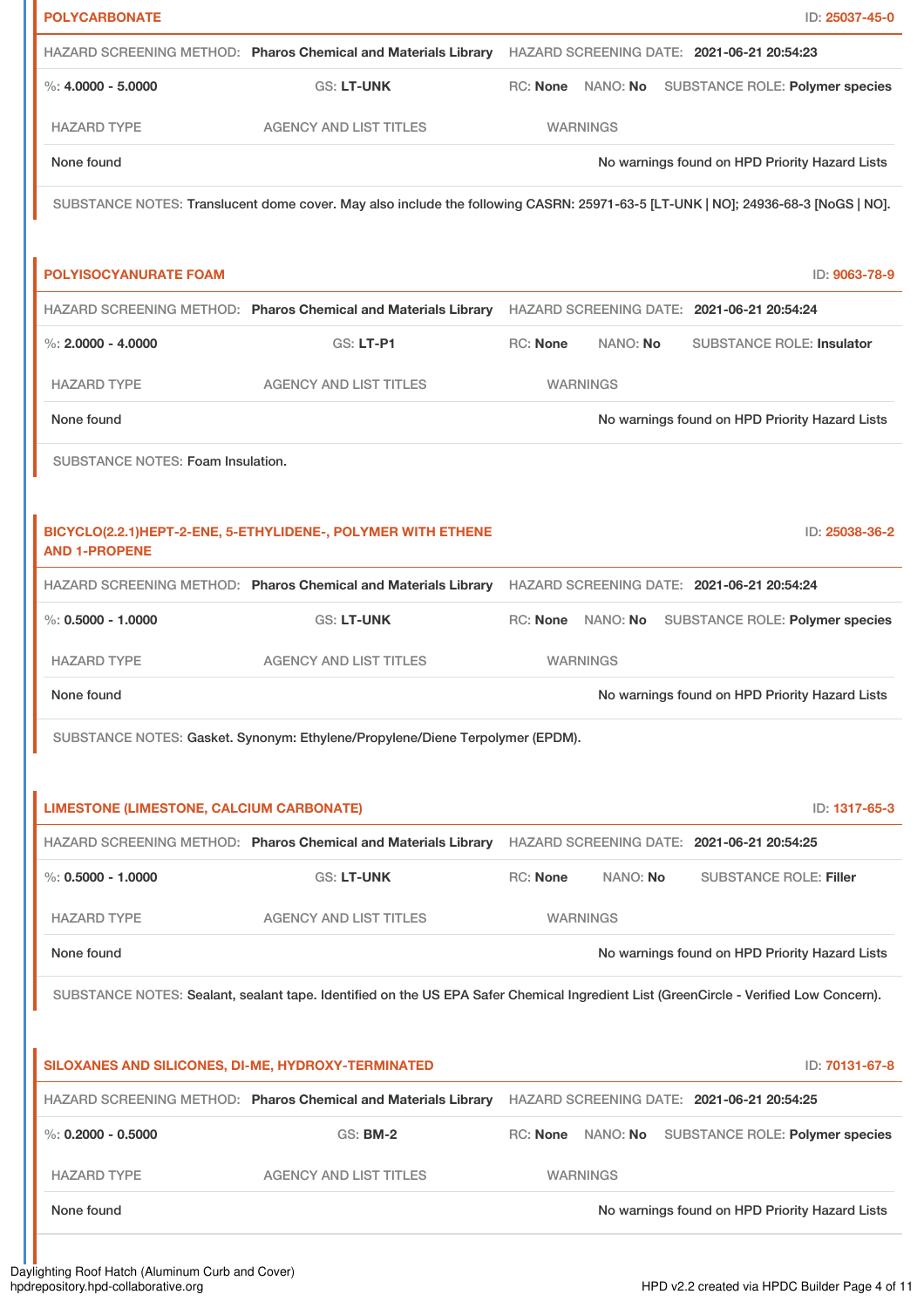|                                                           | SUBSTANCE NOTES: Sealant. GreenScreen Benchmark® assessment score of BM-2 was provided by the HPD Builder Tool.               |                 |          |                                                                                                 |                                   |
|-----------------------------------------------------------|-------------------------------------------------------------------------------------------------------------------------------|-----------------|----------|-------------------------------------------------------------------------------------------------|-----------------------------------|
|                                                           |                                                                                                                               |                 |          |                                                                                                 |                                   |
| <b>KAOLIN (KAOLIN CLAY)</b>                               |                                                                                                                               |                 |          |                                                                                                 | ID: 1332-58-7                     |
|                                                           | HAZARD SCREENING METHOD: Pharos Chemical and Materials Library HAZARD SCREENING DATE: 2021-06-21 20:54:25                     |                 |          |                                                                                                 |                                   |
| $\%$ : 0.1000 - 1.0000                                    | <b>GS: LT-UNK</b>                                                                                                             | RC: None        | NANO: No | <b>SUBSTANCE ROLE: Filler</b>                                                                   |                                   |
| <b>HAZARD TYPE</b>                                        | <b>AGENCY AND LIST TITLES</b>                                                                                                 | <b>WARNINGS</b> |          |                                                                                                 |                                   |
| CAN                                                       | <b>MAK</b>                                                                                                                    |                 |          | Carcinogen Group 3B - Evidence of carcinogenic effects<br>but not sufficient for classification |                                   |
|                                                           | SUBSTANCE NOTES: Sealant tape. Identified on the US EPA Safer Chemical Ingredient List (Green Circle - Verified Low Concern). |                 |          |                                                                                                 |                                   |
| <b>ETHENE, POLYMER WITH 1-PROPENE</b>                     |                                                                                                                               |                 |          |                                                                                                 | ID: 9010-79-1                     |
|                                                           | HAZARD SCREENING METHOD: Pharos Chemical and Materials Library HAZARD SCREENING DATE: 2021-06-21 20:54:26                     |                 |          |                                                                                                 |                                   |
| $\%$ : 0.1000 - 0.3000                                    | <b>GS: LT-UNK</b>                                                                                                             |                 |          | RC: None NANO: No SUBSTANCE ROLE: Polymer species                                               |                                   |
| <b>HAZARD TYPE</b>                                        | <b>AGENCY AND LIST TITLES</b>                                                                                                 | <b>WARNINGS</b> |          |                                                                                                 |                                   |
| None found                                                |                                                                                                                               |                 |          | No warnings found on HPD Priority Hazard Lists                                                  |                                   |
|                                                           |                                                                                                                               |                 |          |                                                                                                 |                                   |
| <b>SURFACE TREATMENT (FUMED SILICA, CRYSTALLINE-FREE)</b> | FUMED SILICA, CRYSTALLINE-FREE, NANO, LACKING HYDROPHOBIC                                                                     |                 |          |                                                                                                 |                                   |
| %: $0.1000 - 0.3000$                                      | HAZARD SCREENING METHOD: Pharos Chemical and Materials Library HAZARD SCREENING DATE: 2021-06-21 20:54:26<br>GS: <b>BM-1</b>  | RC: None        | NANO: No | <b>SUBSTANCE ROLE: Filler</b>                                                                   |                                   |
| <b>HAZARD TYPE</b>                                        | <b>AGENCY AND LIST TITLES</b>                                                                                                 | <b>WARNINGS</b> |          |                                                                                                 |                                   |
| None found                                                |                                                                                                                               |                 |          | No warnings found on HPD Priority Hazard Lists                                                  |                                   |
|                                                           | SUBSTANCE NOTES: Sealant. GreenScreen Benchmark® assessment score of BM-1 was provided by the HPD Builder Tool.               |                 |          |                                                                                                 |                                   |
| <b>MIDDLE)</b>                                            | C13-15 ALKANE (DISTILLATES (PETROLEUM), HYDROTREATED                                                                          |                 |          |                                                                                                 |                                   |
|                                                           | HAZARD SCREENING METHOD: Pharos Chemical and Materials Library HAZARD SCREENING DATE: 2021-06-21 20:54:27                     |                 |          |                                                                                                 |                                   |
| %: $0.1000 - 0.3000$                                      | <b>GS: LT-1</b>                                                                                                               | <b>RC: None</b> | NANO: No | <b>SUBSTANCE ROLE: Solvent</b>                                                                  | ID: 112945-52-5<br>ID: 64742-46-7 |
|                                                           |                                                                                                                               |                 |          |                                                                                                 |                                   |
|                                                           |                                                                                                                               |                 |          |                                                                                                 |                                   |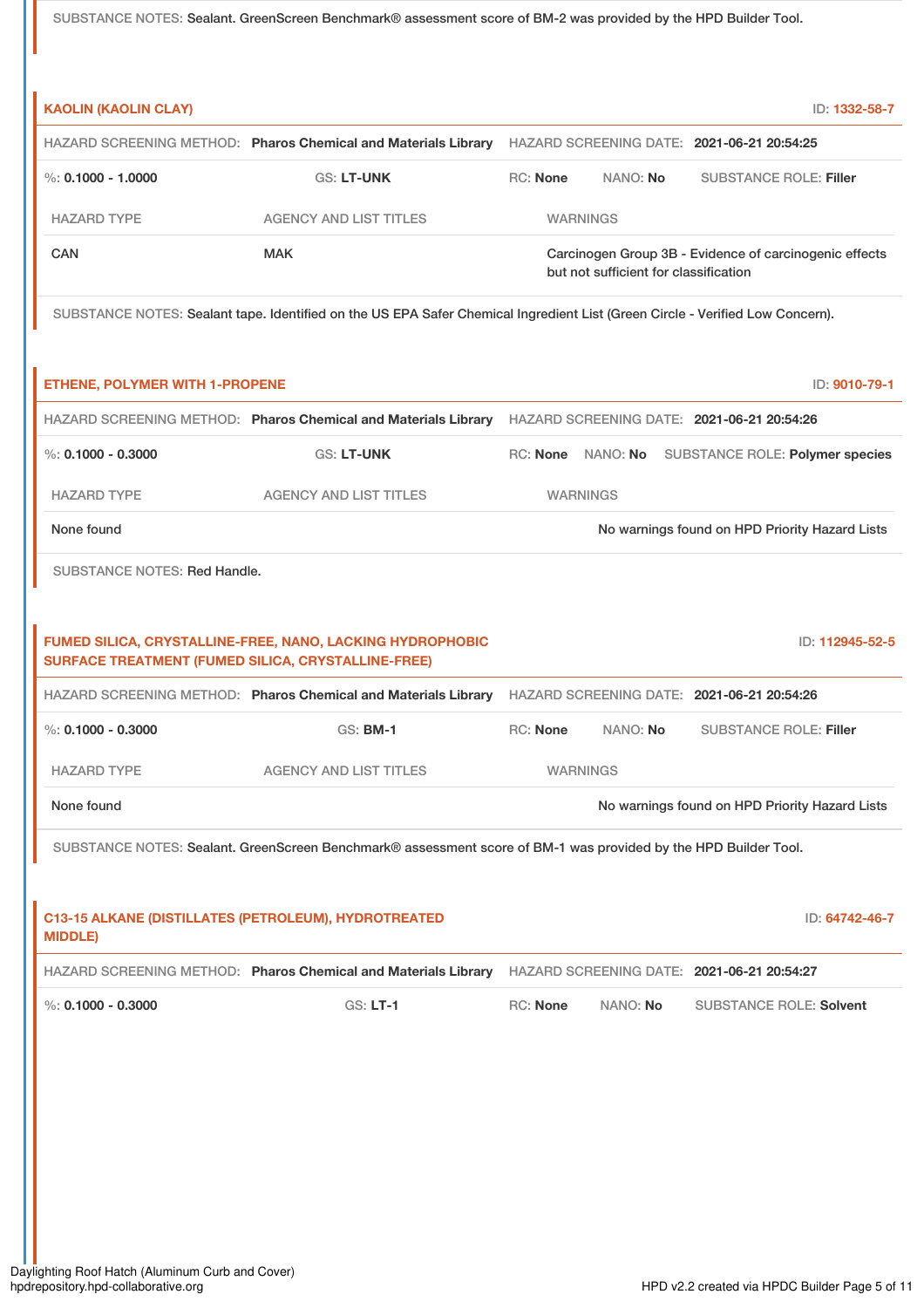| <b>HAZARD TYPE</b>             | <b>AGENCY AND LIST TITLES</b>                                                                                                 | <b>WARNINGS</b>   |                            |                                                                                                   |
|--------------------------------|-------------------------------------------------------------------------------------------------------------------------------|-------------------|----------------------------|---------------------------------------------------------------------------------------------------|
| <b>CAN</b>                     | EU - GHS (H-Statements)                                                                                                       |                   | H350 - May cause cancer    |                                                                                                   |
| <b>CAN</b>                     | <b>EU - REACH Annex XVII CMRs</b>                                                                                             |                   |                            | Carcinogen Category 2 - Substances which should be<br>regarded as if they are Carcinogenic to man |
| <b>CAN</b>                     | <b>EU - Annex VI CMRs</b>                                                                                                     |                   | on animal evidence         | Carcinogen Category 1B - Presumed Carcinogen based                                                |
| <b>MUL</b>                     | <b>ChemSec - SIN List</b>                                                                                                     | Toxicant          |                            | CMR - Carcinogen, Mutagen &/or Reproductive                                                       |
| <b>MUL</b>                     | German FEA - Substances Hazardous to<br>Waters                                                                                |                   | Class 2 - Hazard to Waters |                                                                                                   |
| <b>CAN</b>                     | <b>GHS - Australia</b>                                                                                                        |                   | H350 - May cause cancer    |                                                                                                   |
|                                | SUBSTANCE NOTES: Sealant and sealant tape. May also include CASRN 64741-88-4 (LT-1   CAN).                                    |                   |                            |                                                                                                   |
|                                |                                                                                                                               |                   |                            |                                                                                                   |
| <b>IRGANOX 1010 (ANOX 20)</b>  |                                                                                                                               |                   |                            | ID: 6683-19-8                                                                                     |
|                                | HAZARD SCREENING METHOD: Pharos Chemical and Materials Library HAZARD SCREENING DATE: 2021-06-21 20:54:27                     |                   |                            |                                                                                                   |
| $\%$ : 0.1000 - 0.5000         | GS: LT-UNK                                                                                                                    | <b>RC: None</b>   | NANO: No                   | <b>SUBSTANCE ROLE: Antioxidant</b>                                                                |
| <b>HAZARD TYPE</b>             | <b>AGENCY AND LIST TITLES</b>                                                                                                 | <b>WARNINGS</b>   |                            |                                                                                                   |
| None found                     |                                                                                                                               |                   |                            | No warnings found on HPD Priority Hazard Lists                                                    |
|                                |                                                                                                                               |                   |                            |                                                                                                   |
|                                | SUBSTANCE NOTES: Sealant tape. Identified on the US EPA Safer Chemical Ingredient List (Green Circle - Verified Low Concern). |                   |                            |                                                                                                   |
| <b>BUTYL RUBBER</b>            |                                                                                                                               |                   |                            | ID: 9010-85-9                                                                                     |
|                                | HAZARD SCREENING METHOD: Pharos Chemical and Materials Library HAZARD SCREENING DATE: 2021-06-21 20:54:28                     |                   |                            |                                                                                                   |
| %: $0.1000 - 0.5000$           | <b>GS: LT-UNK</b>                                                                                                             | RC: None NANO: No |                            | SUBSTANCE ROLE: Polymer species                                                                   |
| <b>HAZARD TYPE</b>             | <b>AGENCY AND LIST TITLES</b>                                                                                                 | <b>WARNINGS</b>   |                            |                                                                                                   |
| None found                     |                                                                                                                               |                   |                            | No warnings found on HPD Priority Hazard Lists                                                    |
| SUBSTANCE NOTES: Sealant tape. |                                                                                                                               |                   |                            |                                                                                                   |
|                                |                                                                                                                               |                   |                            |                                                                                                   |
| <b>CARBON BLACK</b>            |                                                                                                                               |                   |                            | ID: 1333-86-4                                                                                     |
|                                | HAZARD SCREENING METHOD: Pharos Chemical and Materials Library HAZARD SCREENING DATE: 2021-06-21 20:54:28                     |                   |                            |                                                                                                   |
| %: $0.1000 - 0.5000$           | <b>GS: BM-1</b>                                                                                                               | RC: None          | NANO: No                   | SUBSTANCE ROLE: Pigment                                                                           |
|                                |                                                                                                                               |                   |                            |                                                                                                   |
|                                |                                                                                                                               |                   |                            |                                                                                                   |
|                                |                                                                                                                               |                   |                            |                                                                                                   |
|                                |                                                                                                                               |                   |                            |                                                                                                   |
|                                |                                                                                                                               |                   |                            |                                                                                                   |
|                                |                                                                                                                               |                   |                            |                                                                                                   |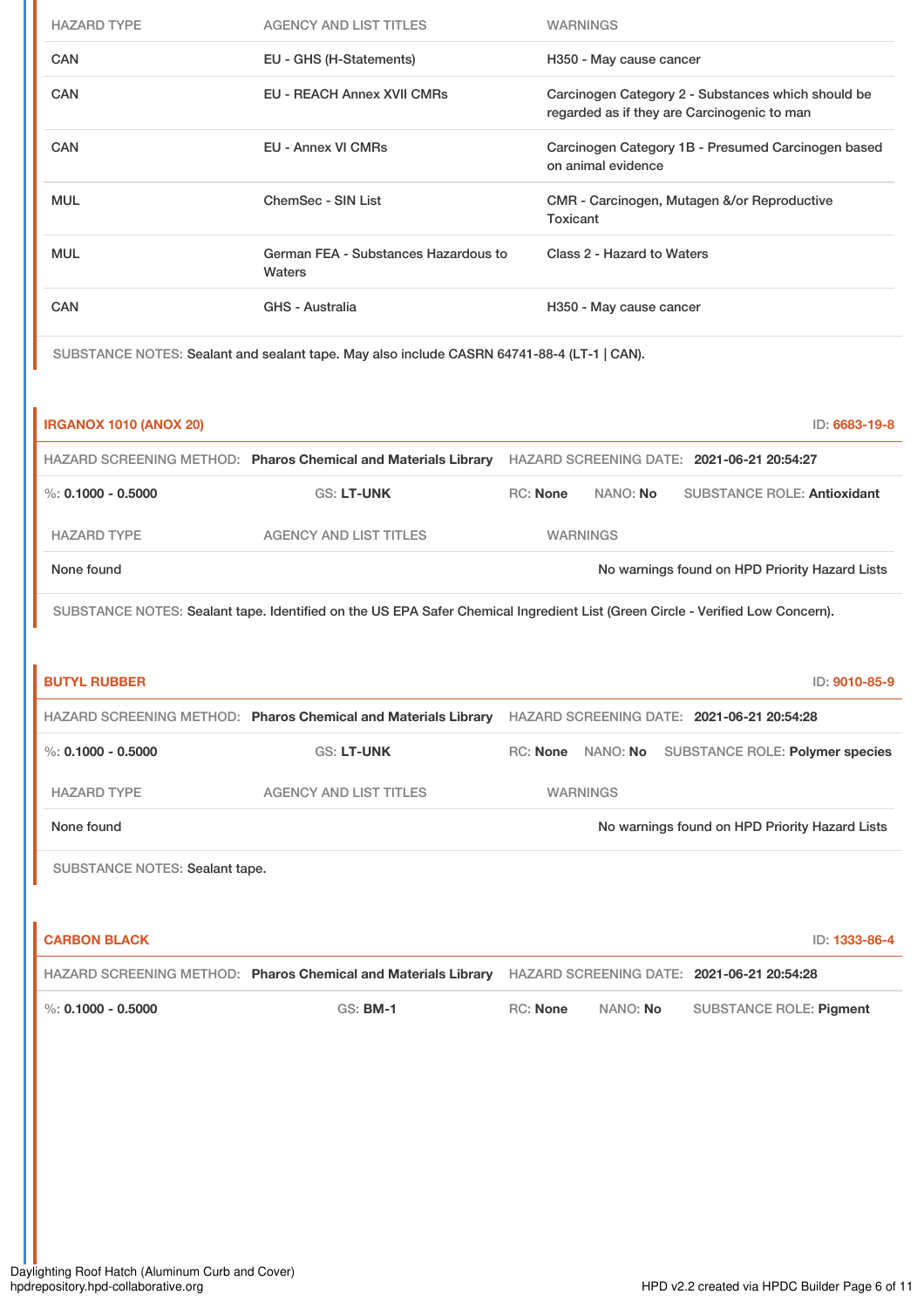| <b>HAZARD TYPE</b> | <b>AGENCY AND LIST TITLES</b>                                                                      | <b>WARNINGS</b>                                                                                                            |
|--------------------|----------------------------------------------------------------------------------------------------|----------------------------------------------------------------------------------------------------------------------------|
| <b>CAN</b>         | US CDC - Occupational Carcinogens                                                                  | Occupational Carcinogen                                                                                                    |
| <b>CAN</b>         | <b>MAK</b>                                                                                         | Carcinogen Group 3B - Evidence of carcinogenic effects<br>but not sufficient for classification                            |
| <b>CAN</b>         | CA EPA - Prop 65                                                                                   | Carcinogen - specific to chemical form or exposure<br>route                                                                |
| <b>CAN</b>         | <b>IARC</b>                                                                                        | Group 2B - Possibly carcinogenic to humans - inhaled<br>from occupational sources                                          |
|                    | Builder Tool. Form-specific hazards: airborne particles of respirable size - occupational setting. | SUBSTANCE NOTES: Gasket, sealant tape, insulation. GreenScreen Benchmark® assessment score of BM-1 was provided by the HPD |

| <b>CONTINUOUS FILAMENT GLASS FIBER, NON-RESPIRABLE</b> |                                                                                                           |                 |                 | ID: 65997-17-3                                    |
|--------------------------------------------------------|-----------------------------------------------------------------------------------------------------------|-----------------|-----------------|---------------------------------------------------|
|                                                        | HAZARD SCREENING METHOD: Pharos Chemical and Materials Library HAZARD SCREENING DATE: 2021-06-21 20:54:29 |                 |                 |                                                   |
| %: $0.1000 - 1.0000$                                   | <b>GS: LT-UNK</b>                                                                                         | RC: None        | NANO: No        | <b>SUBSTANCE ROLE: Insulator</b>                  |
| <b>HAZARD TYPE</b>                                     | <b>AGENCY AND LIST TITLES</b>                                                                             |                 | <b>WARNINGS</b> |                                                   |
| None found                                             |                                                                                                           |                 |                 | No warnings found on HPD Priority Hazard Lists    |
| <b>SUBSTANCE NOTES:</b>                                |                                                                                                           |                 |                 |                                                   |
|                                                        |                                                                                                           |                 |                 |                                                   |
| <b>PULP, CELLULOSE</b>                                 |                                                                                                           |                 |                 | ID: 65996-61-4                                    |
|                                                        | HAZARD SCREENING METHOD: Pharos Chemical and Materials Library HAZARD SCREENING DATE: 2021-06-21 20:54:29 |                 |                 |                                                   |
| %: $0.1000 - 1.0000$                                   | <b>GS: NoGS</b>                                                                                           | <b>RC: None</b> | NANO: No        | <b>SUBSTANCE ROLE: Insulator</b>                  |
| <b>HAZARD TYPE</b>                                     | <b>AGENCY AND LIST TITLES</b>                                                                             |                 | <b>WARNINGS</b> |                                                   |
| None found                                             |                                                                                                           |                 |                 | No warnings found on HPD Priority Hazard Lists    |
| <b>SUBSTANCE NOTES:</b>                                |                                                                                                           |                 |                 |                                                   |
|                                                        |                                                                                                           |                 |                 |                                                   |
| <b>POLYBUTENE</b>                                      |                                                                                                           |                 |                 | ID: 9003-29-6                                     |
|                                                        | HAZARD SCREENING METHOD: Pharos Chemical and Materials Library HAZARD SCREENING DATE: 2021-06-21 20:54:29 |                 |                 |                                                   |
| %: $0.0500 - 0.2000$                                   | <b>GS: LT-UNK</b>                                                                                         |                 |                 | RC: None NANO: No SUBSTANCE ROLE: Polymer species |
| <b>HAZARD TYPE</b>                                     | <b>AGENCY AND LIST TITLES</b>                                                                             |                 | <b>WARNINGS</b> |                                                   |
| None found                                             |                                                                                                           |                 |                 | No warnings found on HPD Priority Hazard Lists    |
| SUBSTANCE NOTES: Sealant tape.                         |                                                                                                           |                 |                 |                                                   |
|                                                        |                                                                                                           |                 |                 |                                                   |
| <b>TALC</b>                                            |                                                                                                           |                 |                 | ID: 14807-96-6                                    |
|                                                        | HAZARD SCREENING METHOD: Pharos Chemical and Materials Library HAZARD SCREENING DATE: 2021-06-21 20:54:30 |                 |                 |                                                   |
| %: $0.0500 - 0.1500$                                   | <b>GS: BM-1</b>                                                                                           | RC: None        | NANO: No        | <b>SUBSTANCE ROLE: Filler</b>                     |
|                                                        |                                                                                                           |                 |                 |                                                   |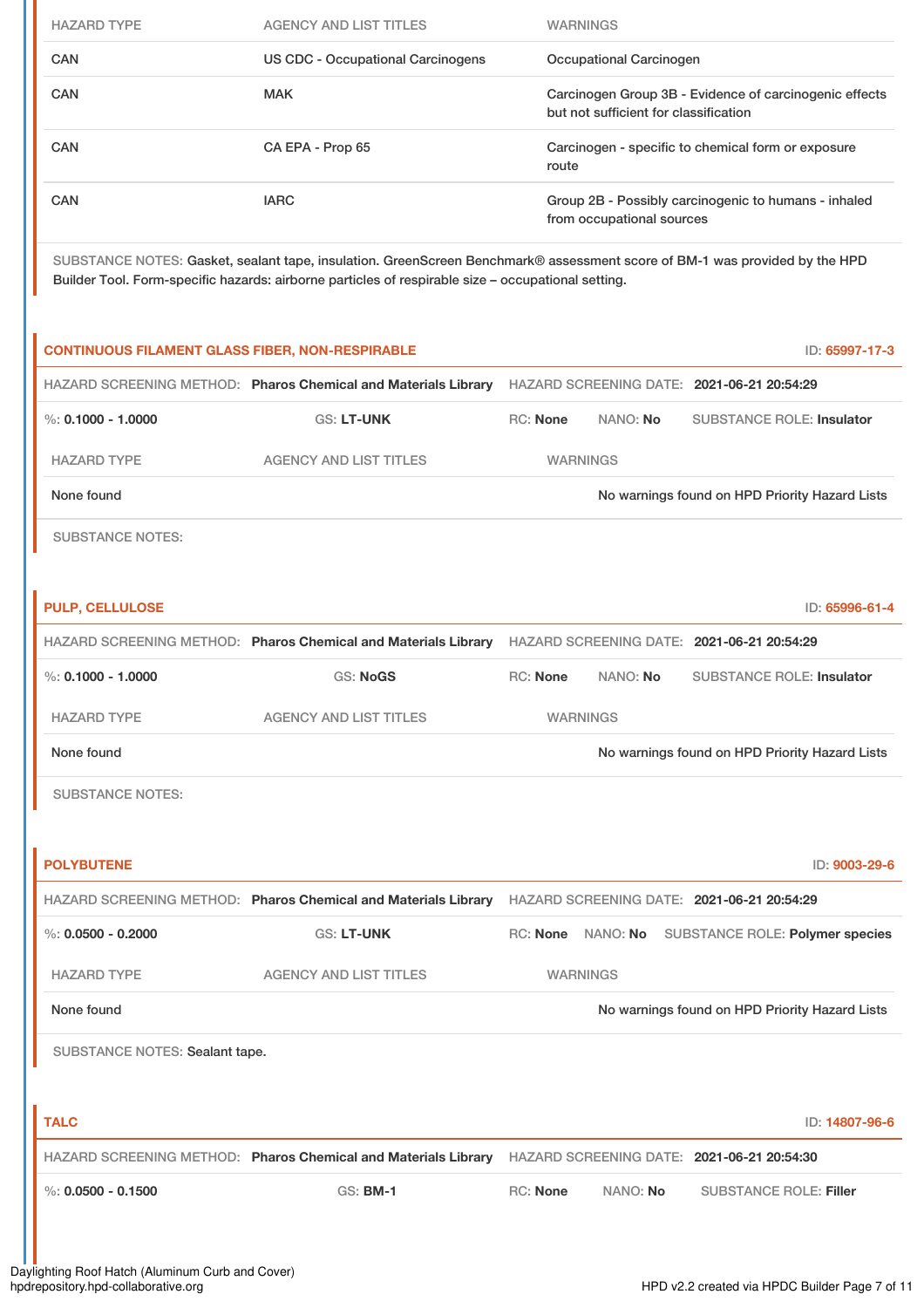| <b>HAZARD TYPE</b> | <b>AGENCY AND LIST TITLES</b> | <b>WARNINGS</b>                                                                                 |
|--------------------|-------------------------------|-------------------------------------------------------------------------------------------------|
| <b>CAN</b>         | <b>MAK</b>                    | Carcinogen Group 3B - Evidence of carcinogenic effects<br>but not sufficient for classification |
| <b>CAN</b>         | <b>IARC</b>                   | Group 2b - Possibly carcinogenic to humans                                                      |

SUBSTANCE NOTES: Sealant tape. GreenScreen Benchmark® assessment score of BM-1 was provided by the HPD Builder Tool.

| <b>ZINC, ELEMENTAL</b> |                                                                |                 |                                      | ID: 7440-66-6                                               |
|------------------------|----------------------------------------------------------------|-----------------|--------------------------------------|-------------------------------------------------------------|
|                        | HAZARD SCREENING METHOD: Pharos Chemical and Materials Library |                 |                                      | HAZARD SCREENING DATE: 2021-06-21 20:54:30                  |
| %: $0.0100 - 0.1000$   | <b>GS: LT-P1</b>                                               | <b>RC:</b> None | NANO: No                             | <b>SUBSTANCE ROLE: Coating</b>                              |
| <b>HAZARD TYPE</b>     | <b>AGENCY AND LIST TITLES</b>                                  | <b>WARNINGS</b> |                                      |                                                             |
| <b>AQU</b>             | EU - GHS (H-Statements)                                        |                 | H400 - Very toxic to aquatic life    |                                                             |
| <b>AQU</b>             | EU - GHS (H-Statements)                                        |                 |                                      | H410 - Very toxic to aquatic life with long lasting effects |
| <b>END</b>             | <b>TEDX - Potential Endocrine Disruptors</b>                   |                 | <b>Potential Endocrine Disruptor</b> |                                                             |
| <b>MUL</b>             | German FEA - Substances Hazardous to<br>Waters                 |                 | Class 2 - Hazard to Waters           |                                                             |
| <b>PHY</b>             | EU - GHS (H-Statements)                                        |                 |                                      | H250 - Catches fire spontaneously if exposed to air         |
| <b>PHY</b>             | EU - GHS (H-Statements)                                        |                 | which may ignite spontaneously       | H260 - In contact with water releases flammable gases       |

SUBSTANCE NOTES: Galvannealed steel. Brackets, latch, hasp, various hardware.

| <b>PENTANE</b>          |                                                                | ID: 109-66-0                                           |
|-------------------------|----------------------------------------------------------------|--------------------------------------------------------|
|                         | HAZARD SCREENING METHOD: Pharos Chemical and Materials Library | HAZARD SCREENING DATE: 2021-06-21 20:54:31             |
| $%$ : Impurity/Residual | $GS: LT-PI$                                                    | NANO: No SUBSTANCE ROLE: Impurity/Residual<br>RC: None |
| <b>HAZARD TYPE</b>      | <b>AGENCY AND LIST TITLES</b>                                  | <b>WARNINGS</b>                                        |
| AQU                     | EU - GHS (H-Statements)                                        | H411 - Toxic to aquatic life with long lasting effects |
| <b>MUL</b>              | German FEA - Substances Hazardous to<br>Waters                 | Class 2 - Hazard to Waters                             |
| <b>MAM</b>              | EU - GHS (H-Statements)                                        | H304 - May be fatal if swallowed and enters airways    |
| <b>PHY</b>              | EU - GHS (H-Statements)                                        | H225 - Highly flammable liquid and vapour              |

SUBSTANCE NOTES: Blowing agent used in polyisocyanurate foam.

| <b>POLYSTYRENE</b>   |                                                                |                 |          | ID: 9003-53-6                                  |
|----------------------|----------------------------------------------------------------|-----------------|----------|------------------------------------------------|
|                      | HAZARD SCREENING METHOD: Pharos Chemical and Materials Library |                 |          | HAZARD SCREENING DATE: 2021-06-21 20:54:31     |
| %: $0.0000 - 1.5000$ | <b>GS: LT-UNK</b>                                              | <b>RC:</b> None | NANO: No | <b>SUBSTANCE ROLE: Insulator</b>               |
| <b>HAZARD TYPE</b>   | <b>AGENCY AND LIST TITLES</b>                                  | <b>WARNINGS</b> |          |                                                |
| None found           |                                                                |                 |          | No warnings found on HPD Priority Hazard Lists |

Daylighting Roof Hatch (Aluminum Curb and Cover)<br>hpdrepository.hpd-collaborative.org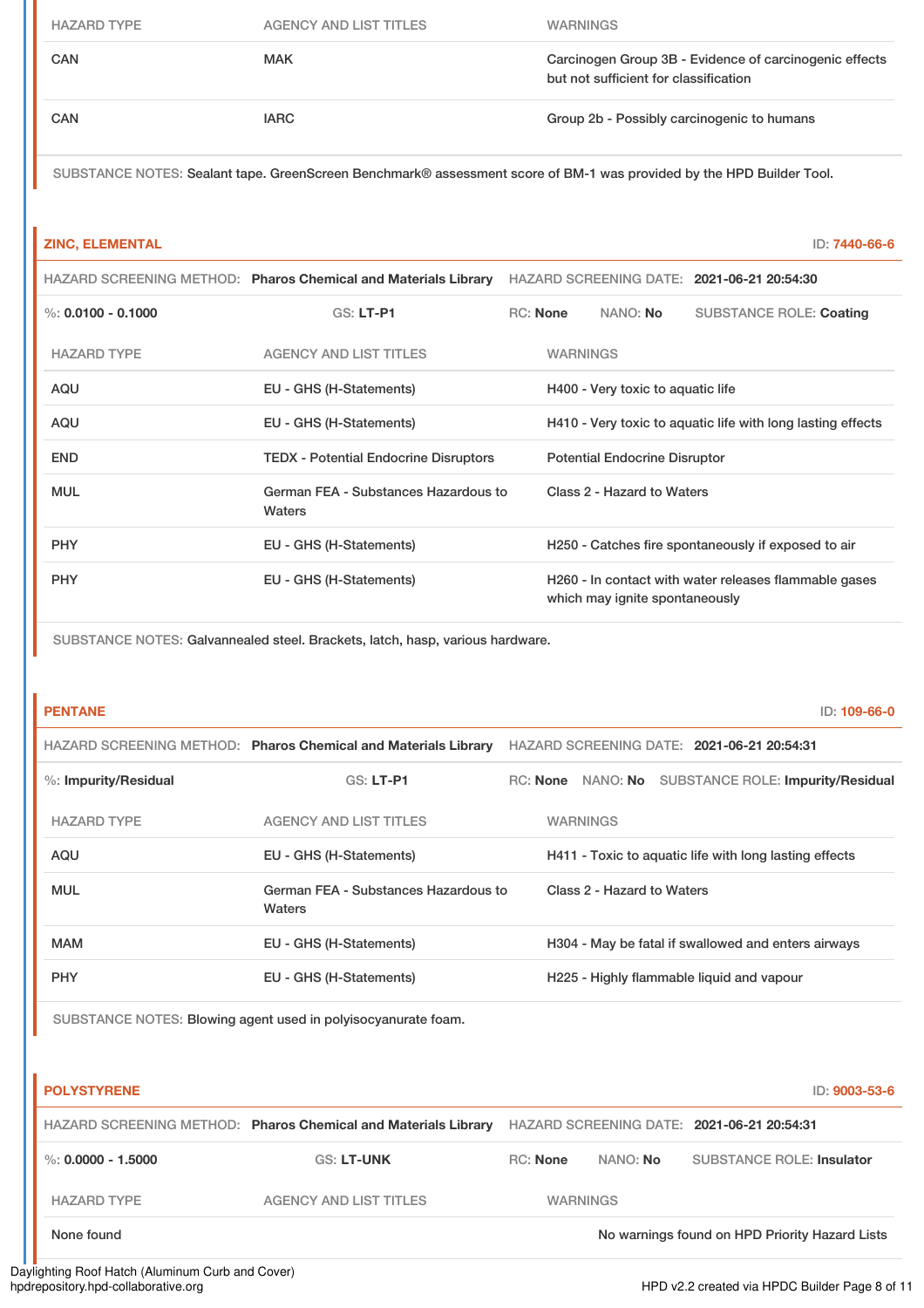SUBSTANCE NOTES: Alternate insulation for cover.

Ш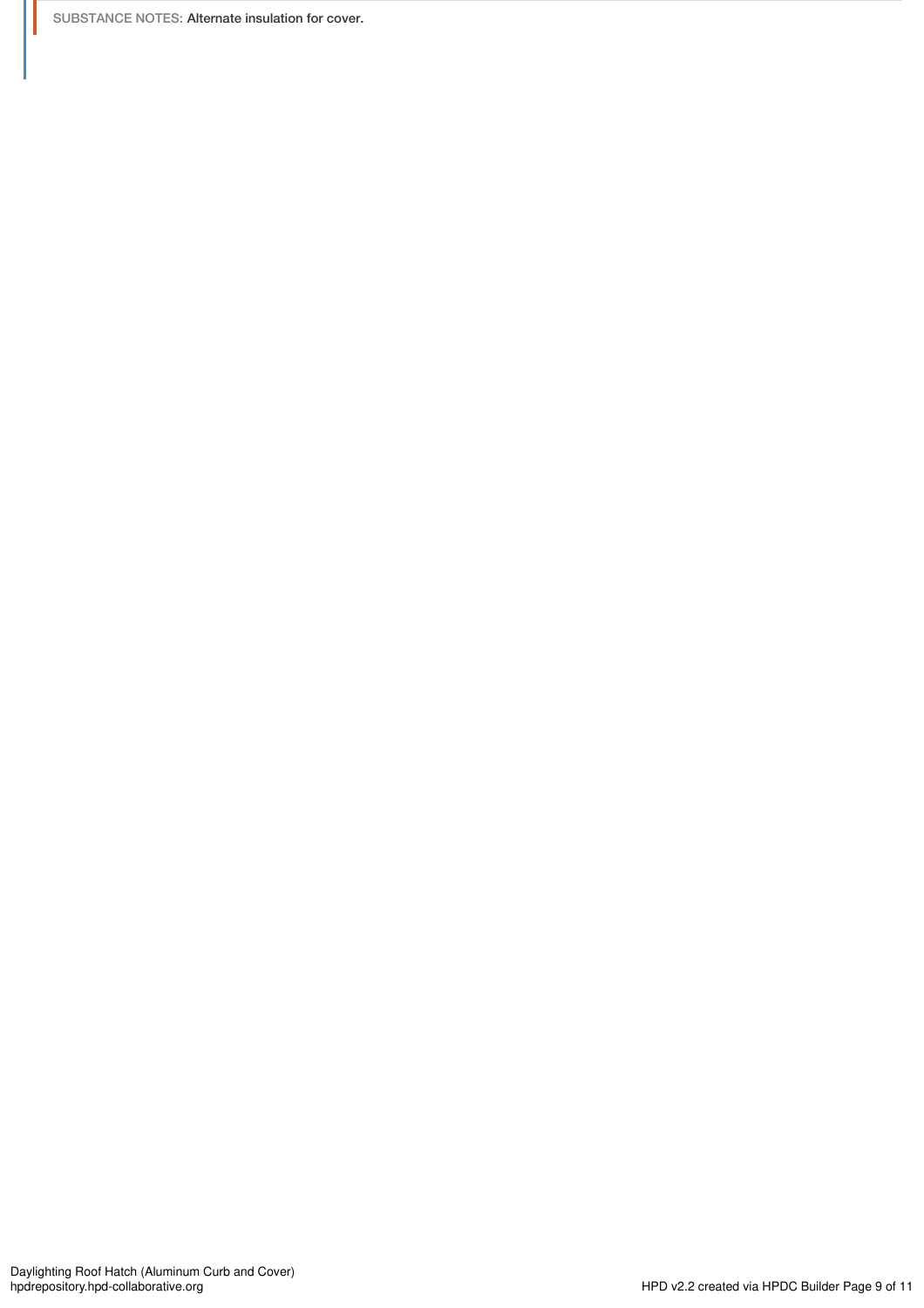This section lists applicable certification and standards compliance information for VOC emissions and VOC content. Other types of health or *environmental performance testing or certifications completed for the product may be provided.*

| <b>VOC EMISSIONS</b>                                          | <b>CDPH Standard Method - Not Tested</b>   |                       |  |  |
|---------------------------------------------------------------|--------------------------------------------|-----------------------|--|--|
| CERTIFYING PARTY: Self-declared<br>APPLICABLE FACILITIES: N/A | ISSUE DATE: 2019-09-<br>EXPIRY DATE:<br>27 | CERTIFIER OR LAB: N/A |  |  |
| CERTIFICATE URL:                                              |                                            |                       |  |  |

CERTIFICATION AND COMPLIANCE NOTES:

# **Section 4: Accessories**

This section lists related products or materials that the manufacturer requires or recommends for installation (such as adhesives or fasteners), maintenance, cleaning, or operations. For information relating to the contents of these related products, refer to their applicable Health Product *Declarations, if available.*

**SAFETY RAILING** HPD URL: **https://www.babcockdavis.com/products/fallprotection/safety-railings**

CONDITION WHEN RECOMMENDED OR REQUIRED AND/OR OTHER NOTES: OSHA compliant fall protection safety railings and posts specifically designed for Roof Hatches, Smoke Vents and Floor Doors.

**Section 5: General Notes**